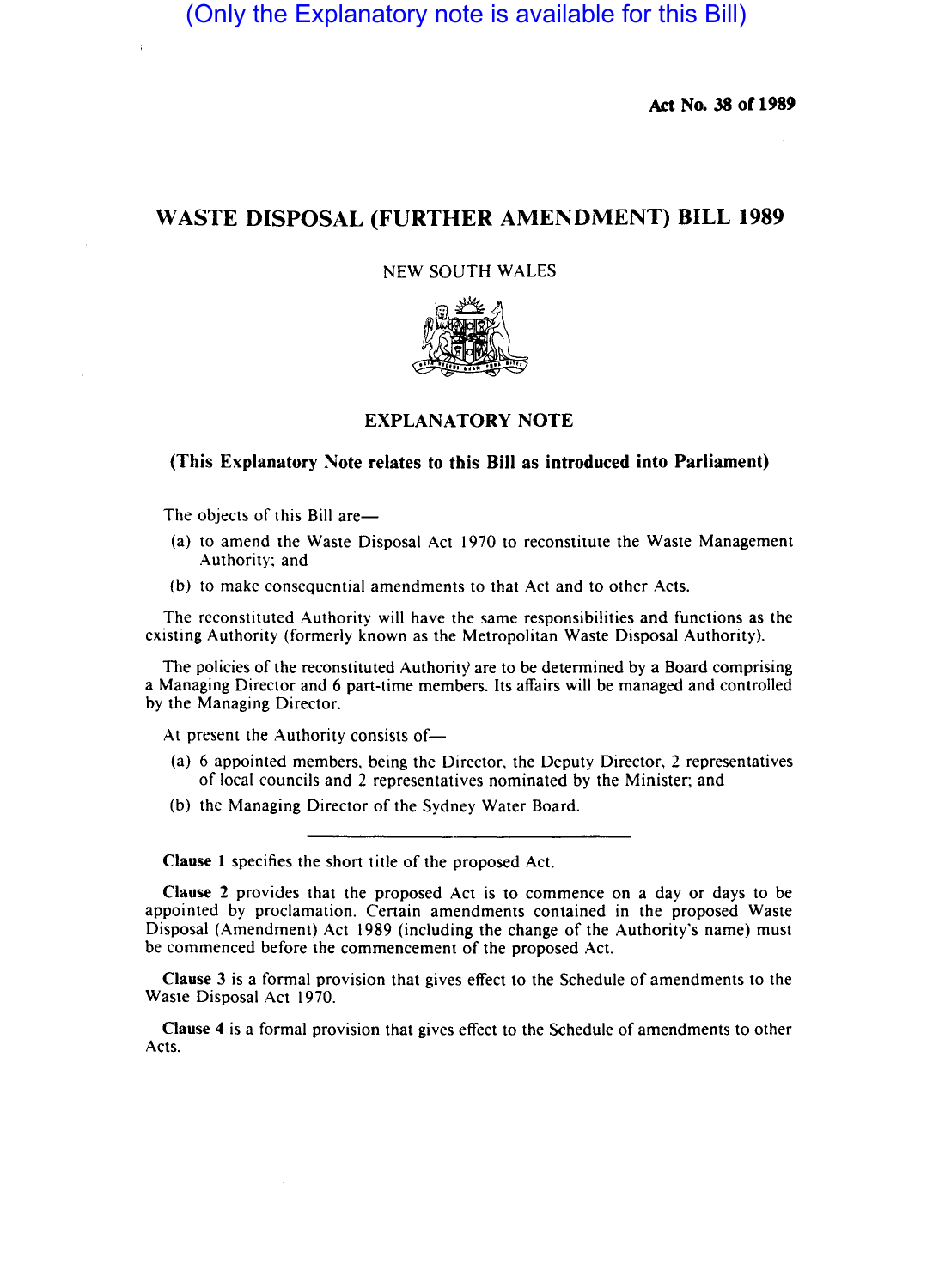## SCHEDULE 1-AMENDMENT OF WASTE DISPOSAL ACT 1970

## Reconstitution of Waste Management Authority

Schedule 1 (3) repeals sections 7 and 8 of the Principal Act (section 7 being the provision under which the existing Waste Management Authority is established) and inserts the following provisions:

- Proposed section 7 constitutes the Waste Management Authority. It is a corporate statutory body representing the Crown.
- Proposed section 8 constitutes a Waste Management Authority Board consisting of the Managing Director of the Authority and 6 part-time members appointed by the Governor on the recommendation of the Minister.
- Proposed section 8A describes the function of the Board as being that of determining the policies of the Authority.
- Proposed section 88 provides for the appointment of a Managing Director and Deputy Managing Director of the Authority. both of whom are to be statutory officers.
- Proposed section 8c describes the functions of the executive officers appointed under proposed section 88. The Managing Director is to manage and control the affairs of the Authority in accordance with policies determined by the Board. The Deputy Managing Director is to have such functions as the Managing Director determines and is to act in the office of Managing Director during a vacancy in that office.
- Proposed section 80 provides that the Waste Management Authority Board and the executive officers are. in the exercise of their respective functions. subject to the control and direction of the Minister.

Schedule  $1(1)$ ,  $(2)$ ,  $(4)-(11)$  and  $(13)$  make minor consequential amendments to the Principal Act.

#### Provisions relating to the members and procedure of the Waste Management Authority Board and the executive officers of the Authority

Schedule I (14) inserts Schedules 2 and 3 into the Principal Act. Proposed Schedule 2 contains provisions relating to the constitution and procedure of the Waste Management Authority Board. In addition to the usual provisions, the Schedule--

- (a) provides for one of the part-time members to be appointed as Chairperson of the Board (clause 2);
- (b) provides for the appointment of deputies of part-time members (clause 3);
- (c) provides a maximum 4 year term of office for part-time members (clause 4);
- (d) requires members to disclose pecuniary interests at meetings (clause 7); and
- (e) allows the Board to transact its business by the circulation of papers or by telephone or closed-circuit television (clause 16).

Proposed Schedule 3 contains provisions relating to the Managing Director and Deputy Managing Director (referred to as "executive officers" in the Schedule). In addition to the usual provisions. the Schedule-

- (a) provides for the appointment of acting executive officers (clause 2);
- (b) provides a maximum 5 year term of office for executive officers (clause 3); and
- (cl excludes the application of the Public Sector Management Act 1988. except Part 8 relating to the removal of statutory officers from office (clause 8).